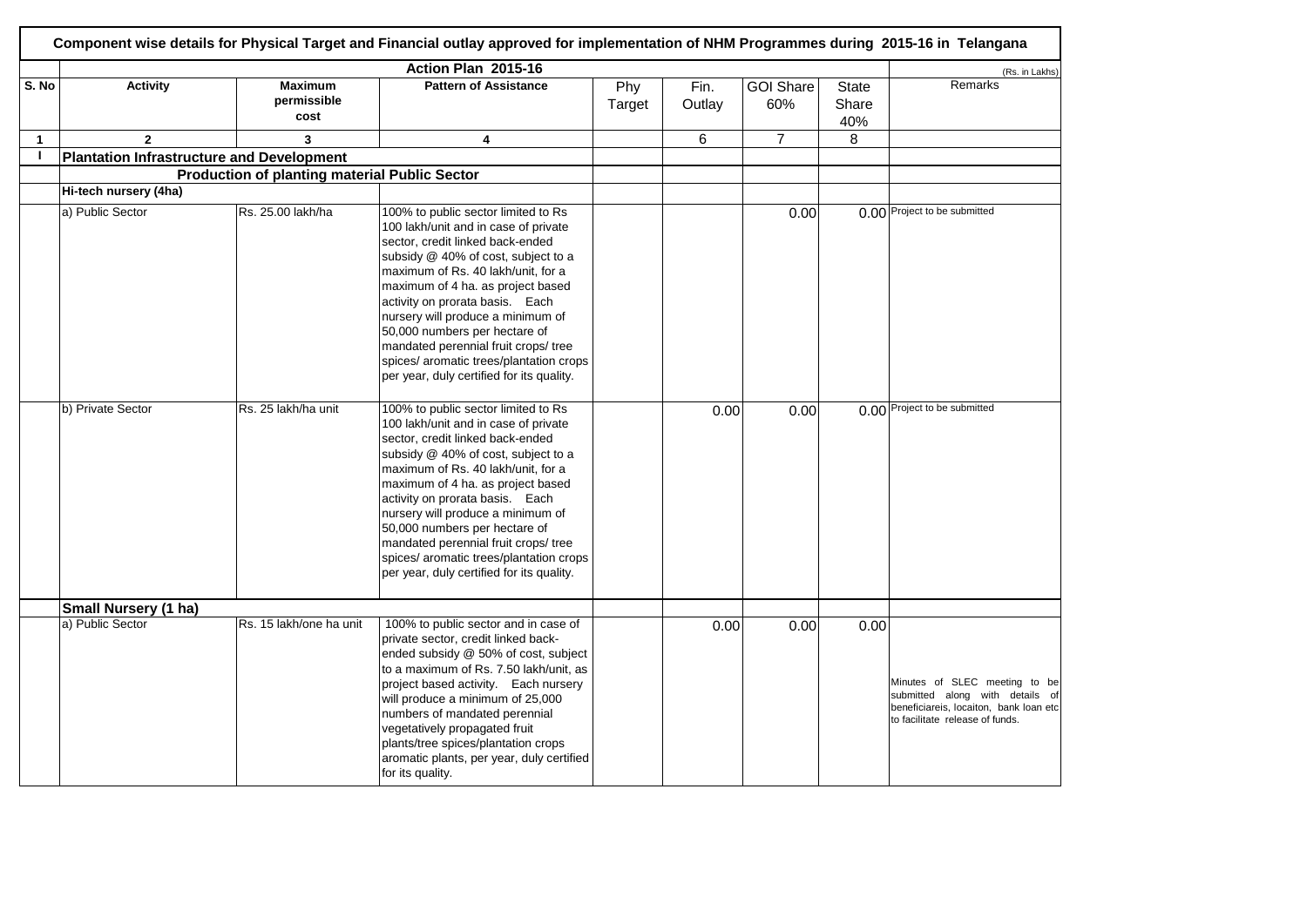|              | b) Private Sector                                 | Rs. 15 lakh/one ha unit                       | 100% to public sector and in case of<br>private sector, credit linked back-<br>ended subsidy of cost, subject to a<br>maximum of Rs. 7.50 lakh/unit, as<br>project based activity. Each nursery<br>will produce a minimum of 25,000<br>numbers of mandated perennial<br>vegetatively propagated fruit<br>plants/tree spices/plantation crops per<br>year, aromatic plants, duly certified for<br>its quality. | $\overline{c}$ | 15.00  | 9.00   | 6.00   | do                   |
|--------------|---------------------------------------------------|-----------------------------------------------|---------------------------------------------------------------------------------------------------------------------------------------------------------------------------------------------------------------------------------------------------------------------------------------------------------------------------------------------------------------------------------------------------------------|----------------|--------|--------|--------|----------------------|
|              | Seed infrastructure                               |                                               |                                                                                                                                                                                                                                                                                                                                                                                                               |                |        | 0.00   | 0.00   |                      |
|              | a) Public sector                                  | Rs. 200.00 lakh                               | 100% of cost                                                                                                                                                                                                                                                                                                                                                                                                  |                | 0.00   | 0.00   | 0.00   |                      |
|              | b) Private sector                                 | Rs. 200.00 lakh                               | 50% of cost                                                                                                                                                                                                                                                                                                                                                                                                   |                | 100.00 | 60.00  | 40.00  |                      |
|              | Sub-total Planting material                       |                                               |                                                                                                                                                                                                                                                                                                                                                                                                               | 3.00           | 115.00 | 69.00  | 46.00  |                      |
| $\mathbf{2}$ |                                                   | Establishment of new gardens / Area Expansion |                                                                                                                                                                                                                                                                                                                                                                                                               |                |        |        |        |                      |
|              | <b>Fruits - Perennials</b>                        | maximum area of 4 ha per beneficiary)         | Fruit crops other than cost intensive crops using normal spacing (For a                                                                                                                                                                                                                                                                                                                                       |                |        |        |        |                      |
|              |                                                   |                                               |                                                                                                                                                                                                                                                                                                                                                                                                               |                |        |        |        |                      |
|              | (a) Cost intensive crops<br>v) Banana (TC)        |                                               |                                                                                                                                                                                                                                                                                                                                                                                                               |                |        |        |        |                      |
|              | Integrated package with<br>a)<br>drip irrigation. | Rs. 3.00 lakh/ha                              | Maximum of Rs. 1.20 lakh/ha (40 % of<br>cost) for meeting the expenditure on<br>planting material and cost of material<br>for drip system, INM/IPM etc., in 2<br>installments (75:25).                                                                                                                                                                                                                        |                | 0.00   | 0.00   | 0.00   |                      |
|              | Without integration<br>b)                         | Rs. 1.25 lakh/ha.                             | Max. of Rs. 0.50 lakh per ha, (40% of<br>cost) for meeting the expenditure on<br>planting material and cost of INM/IPM<br>in 2 installments (75:25).<br>For (a) and (b) above, in the case of<br>TSP areas, Andaman & Nicobar and<br>Lakshadweep Islands, assistance will<br>be @ 50% of cost in 2 installments<br>(75:25).                                                                                   | 1111           | 341.46 | 204.88 |        | 136.58 (1.8m x 1.8m) |
|              | Sub total                                         |                                               |                                                                                                                                                                                                                                                                                                                                                                                                               | 1111           | 341.46 | 204.88 | 136.58 |                      |
|              | <b>Maintenance without Integration</b>            |                                               |                                                                                                                                                                                                                                                                                                                                                                                                               |                |        |        |        |                      |
|              | 1st Year                                          |                                               |                                                                                                                                                                                                                                                                                                                                                                                                               | 810            | 83.01  | 49.81  | 33.20  |                      |
|              | Sub total maintance                               |                                               |                                                                                                                                                                                                                                                                                                                                                                                                               | 810            | 83.01  | 49.81  | 33.20  |                      |
|              | vii) Papaya                                       |                                               |                                                                                                                                                                                                                                                                                                                                                                                                               |                |        |        |        |                      |
|              | a) Integrated package with<br>drip irrigation.    | Rs. 2.00 lakh/ha.                             | Maximum of Rs. 0.80 lakh/ha (40% of<br>the cost) for meeting expenditure on<br>planting material, drip irrigation and<br>cost of material for INM/IPM, in 2<br>installments (75:25).                                                                                                                                                                                                                          |                | 0.00   | 0.00   | 0.00   |                      |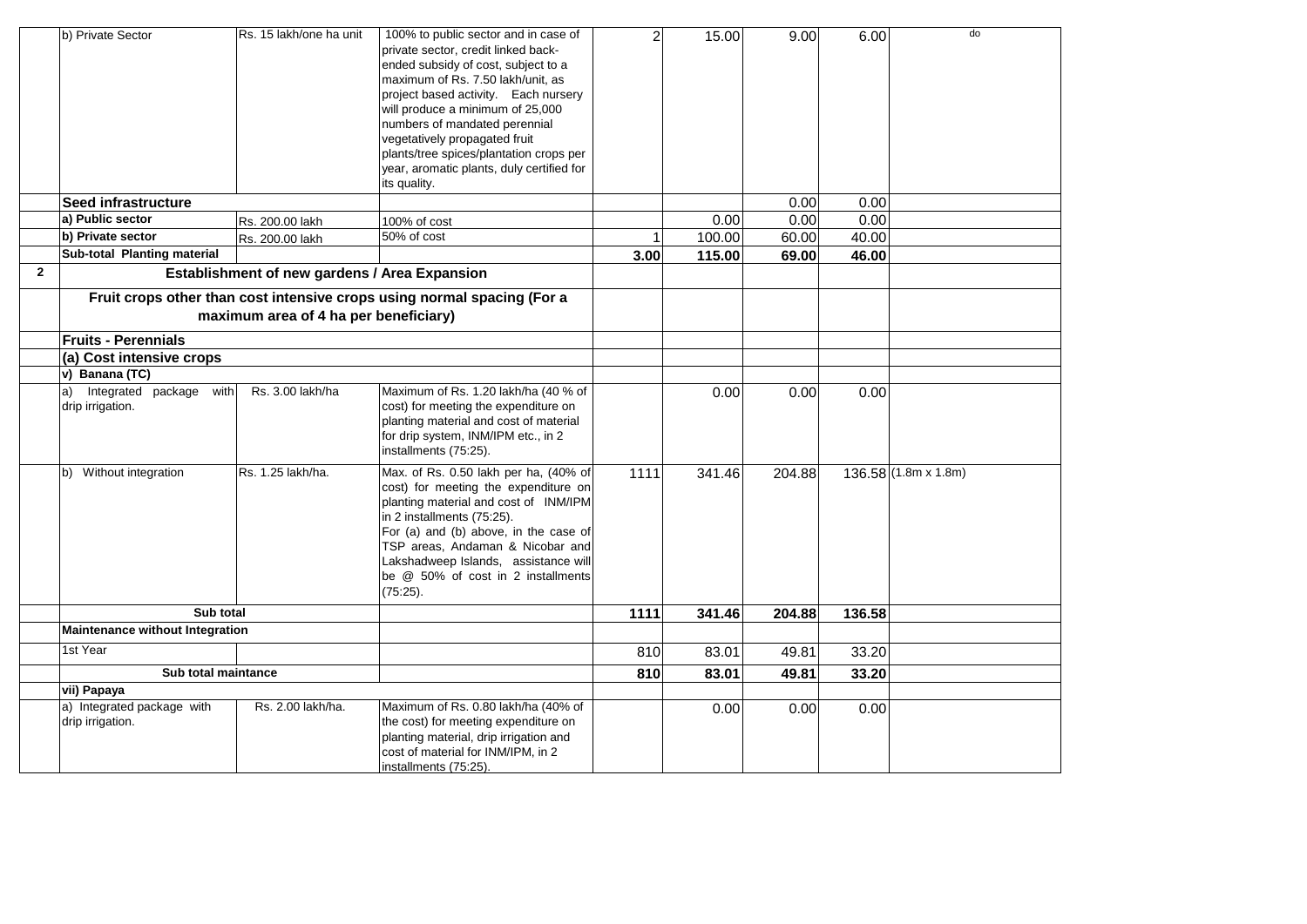| b) Without integration                                                            | Rs. 60,000/ha     | Maximum of Rs. 0.30 lakh/ha (50 % of<br>cost) for meeting the expenditure on<br>planting material and cost of INM/IPM<br>in 2 installments (75:25).<br>For (a) and (b) above, in the case of<br>NE and Himalayan States, TSP areas,<br>Andaman<br>Nicobar<br>&<br>and<br>Lakshadweep Islands, assistance will<br>be @ 50% of cost in 2 installments<br>$(75:25)$ .                                      | 649.75          | 150.23        | 90.14         |       | 60.09 $(1.8m \times 1.8m)$             |
|-----------------------------------------------------------------------------------|-------------------|---------------------------------------------------------------------------------------------------------------------------------------------------------------------------------------------------------------------------------------------------------------------------------------------------------------------------------------------------------------------------------------------------------|-----------------|---------------|---------------|-------|----------------------------------------|
| Sub total                                                                         |                   |                                                                                                                                                                                                                                                                                                                                                                                                         | 650             | 150.23        | 90.14         | 60.09 |                                        |
| <b>Maintenance without Integration</b>                                            |                   |                                                                                                                                                                                                                                                                                                                                                                                                         |                 |               |               |       |                                        |
| 1st Year                                                                          |                   |                                                                                                                                                                                                                                                                                                                                                                                                         |                 | 0.00          | 0.00          | 0.00  |                                        |
| Sub total maintance                                                               |                   |                                                                                                                                                                                                                                                                                                                                                                                                         | 0               | 0.00          | 0.00          | 0.00  |                                        |
| ix) High density planting (mango, guava, litchi, pomegranate, apple, citrus etc). |                   |                                                                                                                                                                                                                                                                                                                                                                                                         |                 |               |               |       |                                        |
| a) Integrated package with drip<br>irrigation                                     | Rs. 1.50 lakh /ha | Maximum of Rs. 0.60 lakh per ha.<br>(40% of cost) for meeting the<br>expenditure on planting material, cost<br>of drip system, INM/IPM, canopy<br>management etc., in 3 installments of<br>60:20:20 subject to survival rate of<br>75% in 2nd year and 90% in 3 <sup>rd</sup> year).                                                                                                                    |                 | 0.00          | 0.00          | 0.00  |                                        |
| b) Without Integration. (Mango) Rs. 1.00 lakh/ha.                                 |                   | Maximum of Rs. 0.40 lakh/ha (40% of<br>the cost) for meeting the expenditure<br>on planting material and cost of<br>INM/IPM in 3 installments (60:20:20).<br>For (a) and (b) above, in the case of<br>TSP areas, Andaman & Nicobar and<br>Lakshadweep Islands, assistance will<br>be @ 50% of cost in 3 installments of<br>60:20:20 subject to survival rate of<br>75% in 2nd year and 90% in 3rd year) | 991.7           | 97.58         | 58.55         |       | 39.03 5m x 5m                          |
| $\overline{\text{(Mango)}}$                                                       | -do-              | -do-                                                                                                                                                                                                                                                                                                                                                                                                    | 16              | 4.17          | 2.50          |       | $1.67$ 2.5m x 2.5m/3m x 2m             |
| Guava                                                                             | -do-              | -do-                                                                                                                                                                                                                                                                                                                                                                                                    | 164             | 28.92         | 17.35         |       | 11.57 3m x 3m                          |
| Guava                                                                             |                   |                                                                                                                                                                                                                                                                                                                                                                                                         |                 | 3.36          | 2.02          |       | $1.34$ 2m x 1m                         |
| Apple Ber                                                                         |                   |                                                                                                                                                                                                                                                                                                                                                                                                         | 22              | 1.88          | 1.13          |       | $0.75$ 5m x 5m                         |
| Fig                                                                               |                   |                                                                                                                                                                                                                                                                                                                                                                                                         | 32              | 6.37          | 3.82          |       | $2.55$ $2.5m \times 2.5m/3m \times 2m$ |
| <b>Custard Apple</b>                                                              | -do-              | -do-                                                                                                                                                                                                                                                                                                                                                                                                    |                 | 0.76          | 0.46          |       | $0.31$ 2.5m x 2.5m                     |
| Pomegranate                                                                       | -do-              | -do-                                                                                                                                                                                                                                                                                                                                                                                                    | 337             | 53.99         | 32.40         |       | $21.60$ 5m x 3m                        |
| Sub total                                                                         |                   |                                                                                                                                                                                                                                                                                                                                                                                                         | 1573            | 197.05        | 118.23        | 78.82 |                                        |
| <b>Maintenance without Integration</b><br>1st Year                                |                   |                                                                                                                                                                                                                                                                                                                                                                                                         |                 |               |               |       |                                        |
| $\overline{\text{(Mango)}}$                                                       |                   |                                                                                                                                                                                                                                                                                                                                                                                                         |                 |               |               |       | $6.73$ 5m x 5m                         |
| Guava                                                                             |                   |                                                                                                                                                                                                                                                                                                                                                                                                         | 512.97<br>48.80 | 16.83<br>2.86 | 10.10<br>1.72 |       | $1.15$ 3m x 3m                         |
| Pomegranate                                                                       |                   |                                                                                                                                                                                                                                                                                                                                                                                                         | 206.27          | 11.00         | 6.60          |       | $4.40$ 5m x 3m                         |
| 2nd Year                                                                          |                   |                                                                                                                                                                                                                                                                                                                                                                                                         |                 |               |               |       |                                        |
| (Mango)                                                                           |                   |                                                                                                                                                                                                                                                                                                                                                                                                         | 550.03          | 41.25         | 24.75         |       | $16.50$ 5m x 5m                        |
| Guava                                                                             |                   |                                                                                                                                                                                                                                                                                                                                                                                                         | 39.90           | 3.19          | 1.92          |       | $1.28$ 3m x 3m                         |
| <b>Sweer Orange</b>                                                               |                   |                                                                                                                                                                                                                                                                                                                                                                                                         | 83.00           | 6.64          | 3.98          |       | $2.66$ 5m x 5m                         |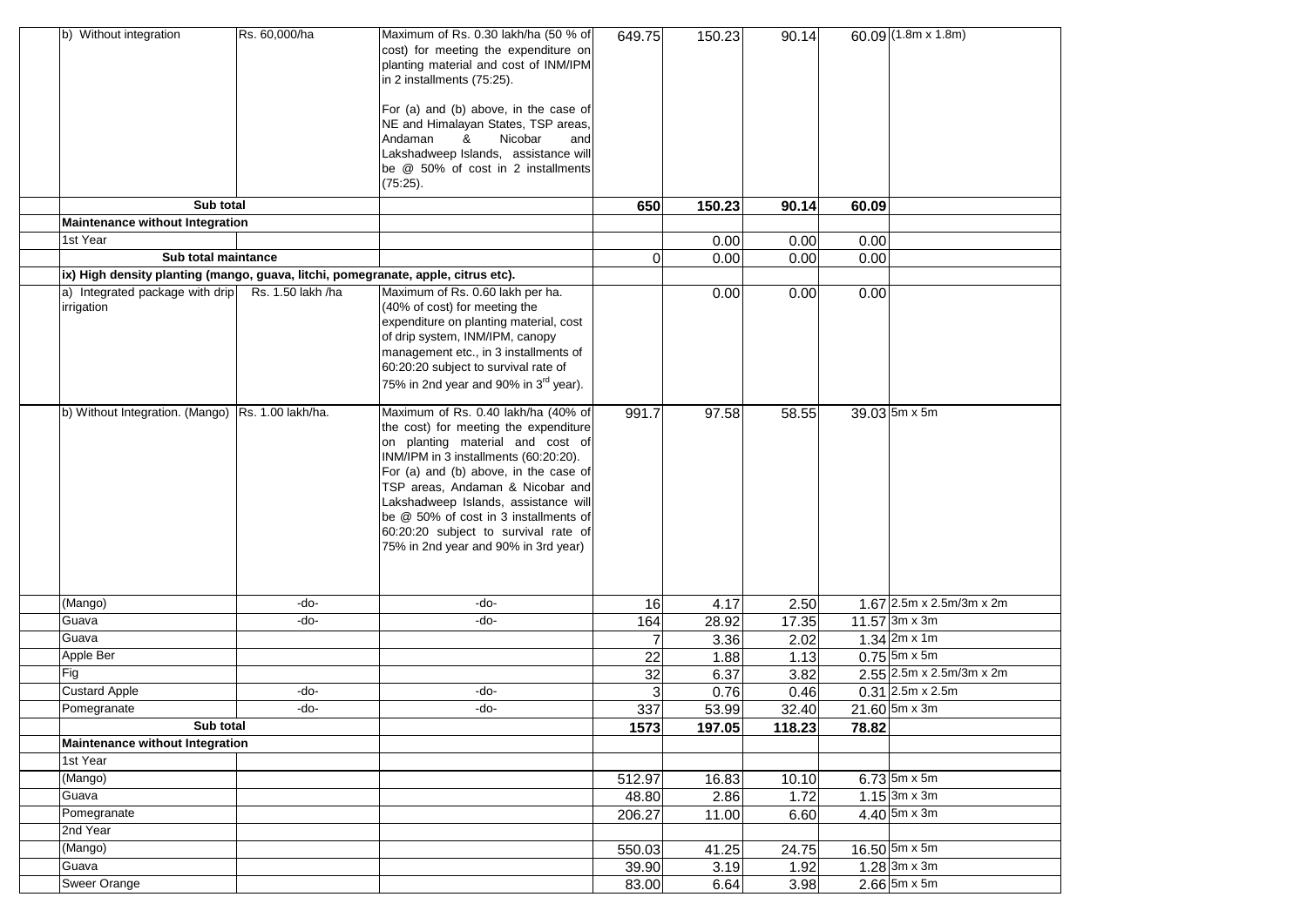|   | Acid lime                                                            |                                                      |                                                                                                                                                                                                                                                                                                                                                   | 53.20   | 3.99   | 2.39  |       | $1.60$ 5m x 5m                  |
|---|----------------------------------------------------------------------|------------------------------------------------------|---------------------------------------------------------------------------------------------------------------------------------------------------------------------------------------------------------------------------------------------------------------------------------------------------------------------------------------------------|---------|--------|-------|-------|---------------------------------|
|   | Pomegranate                                                          |                                                      |                                                                                                                                                                                                                                                                                                                                                   | 92      | 6.88   | 4.13  |       | $2.75$ 5m x 3m                  |
|   | <b>Sub total Maintance</b>                                           |                                                      |                                                                                                                                                                                                                                                                                                                                                   | 1585.87 | 92.64  | 55.59 | 37.06 |                                 |
|   | (b) Fruit crops other than cost intensive crops using normal spacing |                                                      |                                                                                                                                                                                                                                                                                                                                                   |         |        |       |       |                                 |
|   | a) Integrated package with drip Rs. 1.00 lakh/ha<br>irrigation       |                                                      | Maximum of Rs. 0.40 lakh/ ha. (40% of<br>cost) for meeting the expenditure on<br>planting material, cost of drip system,<br>INM/IPM, canopy management etc in 3<br>installments of 60:20:20 subject to<br>survival rate of 75% in 2nd year & 90%<br>in 3rd year for perennial crops and for<br>non perennial crops in 2 installments<br>of 75:25. |         | 0.00   | 0.00  | 0.00  |                                 |
|   | b) Without Integration                                               | Rs. 60,000/ha                                        | Maximum of Rs. 0.30 lakh/ha (50 % of<br>cost) for meeting the expenditure on<br>planting material and cost of INM/IPM<br>lin 3 installments of 60:20:20.                                                                                                                                                                                          |         | 0.00   | 0.00  | 0.00  |                                 |
|   | Citrus<br>(sweet<br>orange/kinnow/Mandarain                          |                                                      |                                                                                                                                                                                                                                                                                                                                                   | 948     | 91.06  | 54.64 |       | $36.42^{6m \times 6m}$          |
|   | Acid lime                                                            |                                                      |                                                                                                                                                                                                                                                                                                                                                   | 677     | 64.97  | 38.98 |       | 25.99 6m x 6m                   |
|   |                                                                      |                                                      |                                                                                                                                                                                                                                                                                                                                                   |         | 0.00   | 0.00  | 0.00  |                                 |
|   | Sub total                                                            |                                                      |                                                                                                                                                                                                                                                                                                                                                   | 1625    | 156.03 | 93.62 | 62.41 |                                 |
|   | Maintenance without Integration                                      |                                                      |                                                                                                                                                                                                                                                                                                                                                   |         |        |       |       |                                 |
|   | 1st Year                                                             |                                                      |                                                                                                                                                                                                                                                                                                                                                   |         |        |       |       |                                 |
|   | Citrus<br>(sweet<br>orange/kinnow/Mandarain                          |                                                      |                                                                                                                                                                                                                                                                                                                                                   | 130.60  | 4.18   | 2.51  |       | $1.67^{6m \times 6m}$           |
|   | Acid lime                                                            |                                                      |                                                                                                                                                                                                                                                                                                                                                   | 96.65   | 3.09   | 1.86  |       | $1.24 \, \mathrm{6m \times 6m}$ |
|   | 2nd Year                                                             |                                                      |                                                                                                                                                                                                                                                                                                                                                   |         |        |       |       |                                 |
|   | <b>Citrus</b><br>(sweet<br>orange/kinnow/Mandarain                   |                                                      |                                                                                                                                                                                                                                                                                                                                                   | 152.80  | 7.64   | 4.58  | 3.06  |                                 |
|   | Acid lime                                                            |                                                      |                                                                                                                                                                                                                                                                                                                                                   | 46.06   | 2.36   | 1.41  | 0.94  |                                 |
|   |                                                                      |                                                      |                                                                                                                                                                                                                                                                                                                                                   |         | 0.00   | 0.00  | 0.00  |                                 |
|   | <b>Sub total Maintance</b>                                           |                                                      |                                                                                                                                                                                                                                                                                                                                                   | 426.11  | 17.27  | 10.36 | 6.91  |                                 |
|   |                                                                      | Vegetable (For maximum area of 2 ha per beneficiary) |                                                                                                                                                                                                                                                                                                                                                   |         |        |       |       |                                 |
|   | <b>Hybrid</b>                                                        | Rs.50,000/ha                                         | 40% of cost in general areas                                                                                                                                                                                                                                                                                                                      | 564     | 112.74 | 67.64 | 45.10 |                                 |
|   | Sub-total                                                            |                                                      |                                                                                                                                                                                                                                                                                                                                                   | 564     | 112.74 | 67.64 | 45.10 |                                 |
| 3 | Flowers (For a maximum of 2 ha per beneficiary)                      |                                                      |                                                                                                                                                                                                                                                                                                                                                   |         |        |       |       |                                 |
|   | <b>Bulbulous flowers</b>                                             |                                                      |                                                                                                                                                                                                                                                                                                                                                   |         |        |       |       |                                 |
|   | Small & Marginal Farmers                                             | Rs. 1.50 lakh/ha                                     | 40 % of the cost                                                                                                                                                                                                                                                                                                                                  | 13.0    | 7.80   | 4.68  | 3.12  |                                 |
|   | Other farmers                                                        | do                                                   | 25% of cost                                                                                                                                                                                                                                                                                                                                       |         | 0.00   | 0.00  | 0.00  |                                 |
|   | <b>Loose Flowers</b>                                                 |                                                      |                                                                                                                                                                                                                                                                                                                                                   |         |        |       |       |                                 |
|   | <b>Small &amp; Marginal Farmers</b>                                  | Rs. 40,000/ha                                        | 40% of cost                                                                                                                                                                                                                                                                                                                                       | 711.3   | 113.81 | 68.28 | 45.52 |                                 |
|   | Other farmers                                                        | do                                                   | 25% of cost                                                                                                                                                                                                                                                                                                                                       |         | 0.00   | 0.00  | 0.00  |                                 |
|   | Sub-total flowers                                                    |                                                      |                                                                                                                                                                                                                                                                                                                                                   | 724.3   | 121.61 | 72.96 | 48.64 |                                 |
|   | Plantation crops (For a maximum area of 4 ha per beneficiary)        |                                                      |                                                                                                                                                                                                                                                                                                                                                   |         |        |       |       |                                 |
|   | <b>Cashew</b>                                                        |                                                      |                                                                                                                                                                                                                                                                                                                                                   |         |        |       |       |                                 |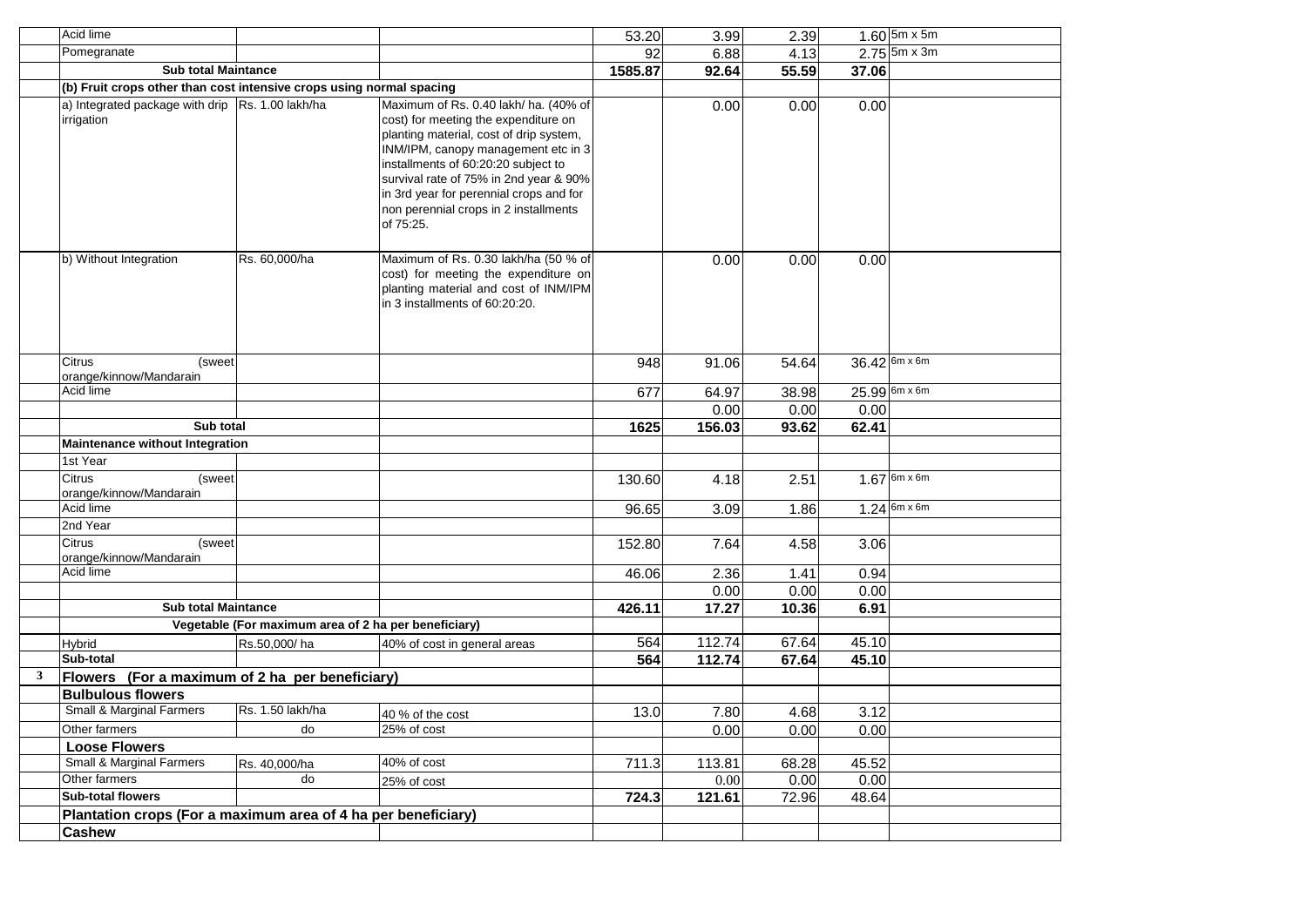| a) Integrated package with Rs. 1.00 lakh/ha<br>Rs. 0.40 lakh per ha (40% of cost) for<br>0.00<br>0.00<br>0.00<br>meeting the expenditure on planting<br>drip irrigation<br>material and cost of material for drip<br>system, INM/IPM etc) in 3 installments<br>of 60:20:20 subject to survival rate of<br>50% in second year and 90% in third<br>year.<br>Rs. 50,000/ha<br>Rs.0.20 lakh per ha (40 % of cost)<br>b) Without integration<br>0.00<br>0.00<br>0.00<br>for meeting the expenditure on<br>planting material and cost of material<br>for INM/IPM in 3 installments of<br>60:20:20 subject to survival rate of<br>75% in second year and 90% in third<br>year for a maximum area of 4 ha per<br>beneficiary.<br>For<br>(a) and (b) above, in the case of TSP<br>areas, Andaman & Nicobar and<br>Lakshadweep Islands assistance will<br>be @ 50% of cost in 3 installments.<br>Cocoa<br>Rs. 1.00 lakh/ha<br>a) Integrated package with drip<br>Rs. 0.40 lakh per ha (40% of cost) for<br>0.00<br>0.00<br>0.00<br>meeting the expenditure on planting<br>irrigation<br>material and cost of material for drip<br>system, INM/IPM etc) in 3 installments<br>of 60:20:20 subject to survival rate of<br>50% in second year and 90% in third<br>year.<br>Rs. 50,000/ha<br>b) Without integration<br>Rs.0.20 lakh per ha (40 % of cost)<br>30<br>2.34<br>1.40<br>0.94<br>for meeting the expenditure on<br>planting material and cost of material<br>for INM/IPM in 3 installments of<br>60:20:20 subject to survival rate of<br>75% in second year and 90% in third<br>year for a maximum area of 4 ha per<br>beneficiary.<br>For<br>(a) and (b) above, in the case of NE<br>and Himalayan States, TSP areas,<br>Andaman & Nicobar and<br>Lakshadweep Islands assistance will<br>be @ 50% of cost in 3 installments.<br>Sub-total<br>2.34<br>30<br>1.40<br>0.94<br>Maintenance I year<br>Maximum of Rs. 20,000/- per ha (50%<br>Rs. 40,000ha<br>0.00<br>Cashew<br>0.00<br>0.00<br>of cost for meeting the expenditure on<br>planting material and cost of material<br>for INM/IPM etc) in 3 installments of<br>60:20:20 subject to survival rate of<br>75% in second year and 90% in third<br>year for a maximum area of 4 ha |  |  |  |  |  |
|-----------------------------------------------------------------------------------------------------------------------------------------------------------------------------------------------------------------------------------------------------------------------------------------------------------------------------------------------------------------------------------------------------------------------------------------------------------------------------------------------------------------------------------------------------------------------------------------------------------------------------------------------------------------------------------------------------------------------------------------------------------------------------------------------------------------------------------------------------------------------------------------------------------------------------------------------------------------------------------------------------------------------------------------------------------------------------------------------------------------------------------------------------------------------------------------------------------------------------------------------------------------------------------------------------------------------------------------------------------------------------------------------------------------------------------------------------------------------------------------------------------------------------------------------------------------------------------------------------------------------------------------------------------------------------------------------------------------------------------------------------------------------------------------------------------------------------------------------------------------------------------------------------------------------------------------------------------------------------------------------------------------------------------------------------------------------------------------------------------------------------------------------------------------------------------------------------------------------------------|--|--|--|--|--|
|                                                                                                                                                                                                                                                                                                                                                                                                                                                                                                                                                                                                                                                                                                                                                                                                                                                                                                                                                                                                                                                                                                                                                                                                                                                                                                                                                                                                                                                                                                                                                                                                                                                                                                                                                                                                                                                                                                                                                                                                                                                                                                                                                                                                                                   |  |  |  |  |  |
|                                                                                                                                                                                                                                                                                                                                                                                                                                                                                                                                                                                                                                                                                                                                                                                                                                                                                                                                                                                                                                                                                                                                                                                                                                                                                                                                                                                                                                                                                                                                                                                                                                                                                                                                                                                                                                                                                                                                                                                                                                                                                                                                                                                                                                   |  |  |  |  |  |
|                                                                                                                                                                                                                                                                                                                                                                                                                                                                                                                                                                                                                                                                                                                                                                                                                                                                                                                                                                                                                                                                                                                                                                                                                                                                                                                                                                                                                                                                                                                                                                                                                                                                                                                                                                                                                                                                                                                                                                                                                                                                                                                                                                                                                                   |  |  |  |  |  |
|                                                                                                                                                                                                                                                                                                                                                                                                                                                                                                                                                                                                                                                                                                                                                                                                                                                                                                                                                                                                                                                                                                                                                                                                                                                                                                                                                                                                                                                                                                                                                                                                                                                                                                                                                                                                                                                                                                                                                                                                                                                                                                                                                                                                                                   |  |  |  |  |  |
|                                                                                                                                                                                                                                                                                                                                                                                                                                                                                                                                                                                                                                                                                                                                                                                                                                                                                                                                                                                                                                                                                                                                                                                                                                                                                                                                                                                                                                                                                                                                                                                                                                                                                                                                                                                                                                                                                                                                                                                                                                                                                                                                                                                                                                   |  |  |  |  |  |
|                                                                                                                                                                                                                                                                                                                                                                                                                                                                                                                                                                                                                                                                                                                                                                                                                                                                                                                                                                                                                                                                                                                                                                                                                                                                                                                                                                                                                                                                                                                                                                                                                                                                                                                                                                                                                                                                                                                                                                                                                                                                                                                                                                                                                                   |  |  |  |  |  |
|                                                                                                                                                                                                                                                                                                                                                                                                                                                                                                                                                                                                                                                                                                                                                                                                                                                                                                                                                                                                                                                                                                                                                                                                                                                                                                                                                                                                                                                                                                                                                                                                                                                                                                                                                                                                                                                                                                                                                                                                                                                                                                                                                                                                                                   |  |  |  |  |  |
|                                                                                                                                                                                                                                                                                                                                                                                                                                                                                                                                                                                                                                                                                                                                                                                                                                                                                                                                                                                                                                                                                                                                                                                                                                                                                                                                                                                                                                                                                                                                                                                                                                                                                                                                                                                                                                                                                                                                                                                                                                                                                                                                                                                                                                   |  |  |  |  |  |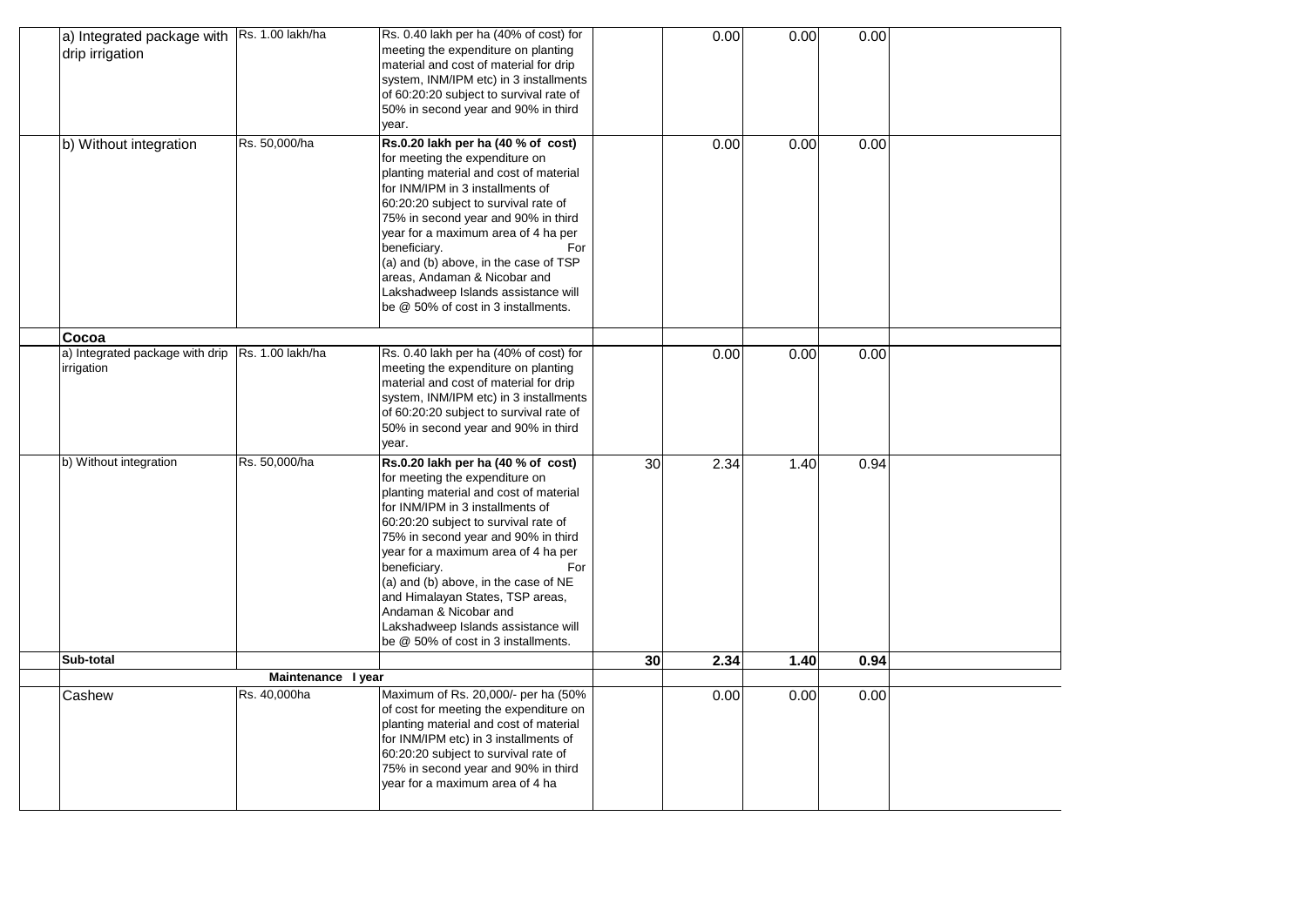|   | Cocoa                                                                                  | Rs. 40,000ha                                                           | Maximum of Rs. 20,000/- per ha (50%<br>of cost for meeting the expenditure on<br>planting material and cost of material<br>for INM/IPM etc) in 3 installments of<br>60:20:20 subject to survival rate of<br>75% in second year and 90% in third<br>year for a maximum area of 4 ha |                | 0.00    | 0.00               | 0.00         |                                                        |
|---|----------------------------------------------------------------------------------------|------------------------------------------------------------------------|------------------------------------------------------------------------------------------------------------------------------------------------------------------------------------------------------------------------------------------------------------------------------------|----------------|---------|--------------------|--------------|--------------------------------------------------------|
|   | Cocoa inter Crop in Arecanut<br>Gardens                                                | Rs. 40,000ha                                                           | Maximum of Rs. 20,000/- per ha (50%<br>of cost for meeting the expenditure on<br>planting material and cost of material<br>for INM/IPM etc) in 3 installments of<br>60:20:20 subject to survival rate of<br>75% in second year and 90% in third<br>year for a maximum area of 4 ha |                | 0.00    | 0.00               | 0.00         |                                                        |
|   |                                                                                        | <b>Sub-total Matanence</b>                                             |                                                                                                                                                                                                                                                                                    | $\overline{0}$ | 0.00    | 0.00               | 0.00         |                                                        |
|   | Cashew                                                                                 | do                                                                     | do                                                                                                                                                                                                                                                                                 |                | 0.00    | 0.00               | 0.00         |                                                        |
|   | Cocoa                                                                                  | do                                                                     | do                                                                                                                                                                                                                                                                                 | 42.0           | 1.09    | 0.66               | 0.44         |                                                        |
|   | <b>Sub-total Matanence</b>                                                             |                                                                        |                                                                                                                                                                                                                                                                                    | 42.0           | 1.09    | 0.66               | 0.44         |                                                        |
|   | <b>Grand Total Area Expansion</b>                                                      |                                                                        |                                                                                                                                                                                                                                                                                    | 6277.09        | 1081.45 | 648.87             | 432.58       |                                                        |
|   | <b>Grand Total Area Expansion maintenance</b>                                          |                                                                        |                                                                                                                                                                                                                                                                                    | 2864.15        | 194.02  | 116.41             | 77.61        |                                                        |
| 5 | Rejuvenation/replacement of<br>senile plantation including<br>Canopy management. Mango | Rs. 40,000/ha                                                          | 50% of the total cost subject to a<br>maximum of Rs. 20,000/ha limited to<br>two ha per beneficiary.                                                                                                                                                                               | 50.00          | 10.00   | 6.00               |              | 4.00 To be implemented as per guidelines<br>circulated |
|   | Sub-total                                                                              |                                                                        |                                                                                                                                                                                                                                                                                    | 50             | 10.00   | 6.00               | 4.00         |                                                        |
|   | <b>Creation of Water resources</b>                                                     |                                                                        |                                                                                                                                                                                                                                                                                    |                |         |                    |              |                                                        |
|   | <b>Community tanks</b>                                                                 |                                                                        |                                                                                                                                                                                                                                                                                    |                |         |                    |              |                                                        |
|   | ii) Water harvesting system for individuals- for storage of water in<br>20mx20mx3m     |                                                                        |                                                                                                                                                                                                                                                                                    |                |         |                    |              |                                                        |
|   | Plain areas                                                                            | areas and                                                              | Rs. 1.50 lakh/unit in plain 50% of cost. Maintenance to be<br>ensured by the beneficiary.                                                                                                                                                                                          | 267            | 200.25  | 120.15             | 80.10        |                                                        |
|   | Hilly areas.                                                                           | areas                                                                  | Rs. 1.80 lakh/unit in hilly 50% of cost. Maintenance to be<br>ensured by the beneficiary.                                                                                                                                                                                          |                | 0.00    | 0.00               | 0.00         |                                                        |
|   | Sub-total                                                                              |                                                                        |                                                                                                                                                                                                                                                                                    | 267            | 200.25  | 120.15             | 80.10        |                                                        |
| 5 |                                                                                        | <b>Protected cultivation</b>                                           |                                                                                                                                                                                                                                                                                    |                |         |                    |              |                                                        |
|   | a) Green House structure                                                               |                                                                        |                                                                                                                                                                                                                                                                                    |                |         |                    |              |                                                        |
|   | (b) Naturally ventilated system                                                        |                                                                        |                                                                                                                                                                                                                                                                                    |                |         |                    |              |                                                        |
|   | (i) Tubular structur                                                                   | Rs.1060/Sq.m                                                           | 50% of the cost limited to 4000 Sq.m<br>per beneficiary.                                                                                                                                                                                                                           |                | 0.00    | 0.00               | 0.00         |                                                        |
|   | (i) Tubular structur                                                                   | Rs. 935/Sq.m (>500 Sq.<br>m up to 1008 Sq. m)                          | 50% of the cost limited to 4000 Sq.m<br>per beneficiary.                                                                                                                                                                                                                           | 0.35           | 16.36   | 9.82               | 6.55         |                                                        |
|   | (i) Tubular structur<br>(i) Tubular structur                                           | Rs. 890/Sq. m (>1008<br>Sq.m up to 2080 Sq. m)<br>Rs. 844/Sq. m (>2080 | 50% of the cost limited to 4000 Sq.m<br>per beneficiary.<br>50% of the cost limited to 4000 Sq.m                                                                                                                                                                                   | 0.66           | 29.37   | 17.62              | 11.75        |                                                        |
|   |                                                                                        | Sq. m up to 4000 Sq. m)                                                | per beneficiary.                                                                                                                                                                                                                                                                   | 2.87           | 120.91  | $\overline{72.55}$ | 48.36        |                                                        |
|   | c) Plastic Mulching                                                                    |                                                                        |                                                                                                                                                                                                                                                                                    |                |         | 0.00               | 0.00         |                                                        |
|   | <b>Plastic Mulching</b>                                                                | Rs. 32,000/ha                                                          | 50% of the total cost limited to 2 ha per<br>beneficiary.                                                                                                                                                                                                                          | 1266.5         | 201.04  | 120.62             | 80.42        |                                                        |
|   | <b>Plastic Mulching</b><br>d) Shade Net House                                          | Rs. 36,800/ha for hilly<br>areas                                       | 50% of the total cost limited to 2 ha per<br>beneficiary.                                                                                                                                                                                                                          |                | 0.00    | 0.00               | 0.00<br>0.00 |                                                        |
|   | i) Tubular structure                                                                   | Rs. 710/Sq.m                                                           | 50% of cost limited to 4000 Sq.m per                                                                                                                                                                                                                                               |                |         | 0.00               |              |                                                        |
|   |                                                                                        |                                                                        | beneficiary.                                                                                                                                                                                                                                                                       | 2.20           | 60.50   | 36.30              | 24.20        |                                                        |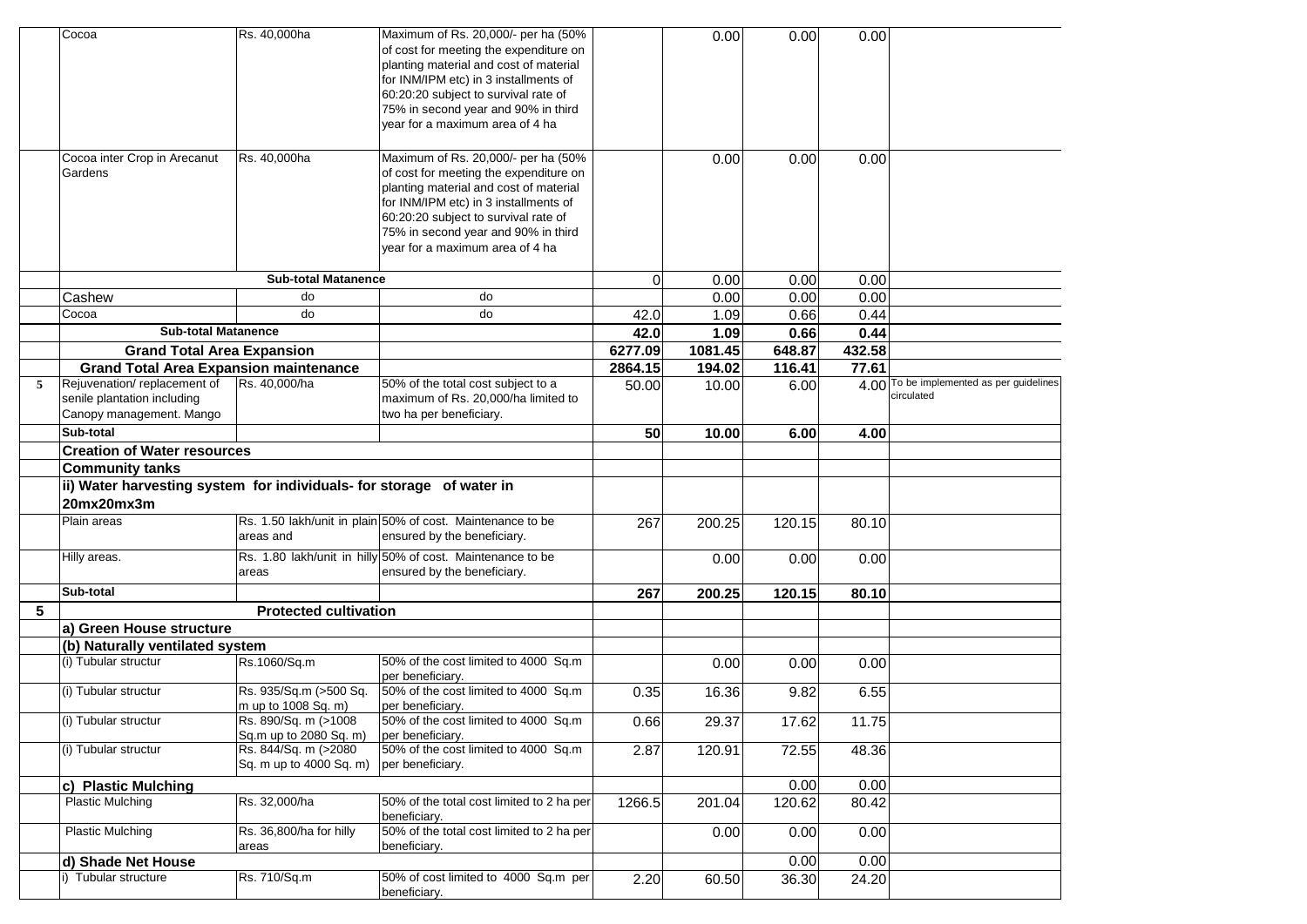|                | f) Cost of planting material &<br>cultivation of high value     | Rs.140/Sq. m            | 50% of cost limited to 4000 Sq.m per<br>beneficiary.      | 1.40    | 9.80   | 5.88   | 3.92   |                                      |
|----------------|-----------------------------------------------------------------|-------------------------|-----------------------------------------------------------|---------|--------|--------|--------|--------------------------------------|
|                | vegetables grown in poly                                        |                         |                                                           |         |        |        |        |                                      |
|                | house<br>g) Cost of planting material &                         | Rs. 700/Sq.m            | 50% of cost limited to 4000 Sq. m per                     |         | 0.00   | 0.00   | 0.00   |                                      |
|                | cultivation of Orchid &                                         |                         | beneficiary.                                              |         |        |        |        |                                      |
|                | Anthurium under poly                                            |                         |                                                           |         |        |        |        |                                      |
|                | house/shade net house.                                          |                         |                                                           |         |        |        |        |                                      |
|                | h) Cost of planting material &                                  | Rs. 610/Sq.m            | 50% of cost limited to 4000 Sq. m per                     | 4.35    | 132.68 | 79.61  | 53.07  |                                      |
|                | cultivation of Carnation &                                      |                         | beneficiary.                                              |         |        |        |        |                                      |
|                | Gerbera under poly                                              |                         |                                                           |         |        |        |        |                                      |
|                | house/shade net house.                                          |                         |                                                           |         |        |        |        |                                      |
|                | i) Cost of planting material &<br>cultivation of Rose and lilum | Rs. 426/Sq.m            | 50% of cost limited to 4000 Sq. m per<br>beneficiary.     | 2.60    | 83.78  | 50.27  | 33.51  |                                      |
|                | under poly house/shade net                                      |                         |                                                           |         |        |        |        |                                      |
|                | house                                                           |                         |                                                           |         |        |        |        |                                      |
|                | Sub-total protected cultivation                                 |                         |                                                           | 1272.58 | 654.44 | 392.66 | 261.78 |                                      |
| $\overline{7}$ | Adoption Organic Farming                                        |                         |                                                           |         |        |        |        |                                      |
|                | iii) Vermi compost Units /organic input production unit         |                         |                                                           |         |        |        |        |                                      |
|                | i) Vermi compost Units                                          | Rs.1,00,000/ unit for   | 50% of cost conforming to the size of                     |         | 0.00   | 0.00   |        | 0.00 Designs para meter of HDPE beds |
|                |                                                                 | permanent structure and | the unit of 30'x8'x2.5' dimension of                      |         |        |        |        | will conformer to BIS standards (IS  |
|                |                                                                 |                         | Rs. 16,000/unit for HDPE   permanent structure to be      |         |        |        |        | 15907:2010)                          |
|                |                                                                 | Vermibed.               | administered on pro-rata basis. 50% of                    |         |        |        |        |                                      |
|                |                                                                 |                         | cost conforming to the size of 96 cft                     |         |        |        |        |                                      |
|                |                                                                 |                         | (12'x4'x2') and IS 15907:2010 to be                       |         |        |        |        |                                      |
|                |                                                                 |                         | administered on pro-rata basis.                           |         |        |        |        |                                      |
|                | ii) Vermibeds                                                   | do                      | do                                                        | 3775    | 302.00 | 181.20 | 120.80 |                                      |
|                | Sub-total                                                       |                         |                                                           | 3775.00 | 302.00 | 181.20 | 120.80 |                                      |
|                | <b>Certification for Good</b>                                   | Rs. 10,000/ha           | 50% of the cost for maximum of                            |         | 0.00   | 0.00   | 0.00   |                                      |
|                | Agricultural Practices (GAP),                                   |                         | 4ha/beneficiary.                                          |         |        |        |        |                                      |
|                | Including infrastructure                                        |                         |                                                           |         |        |        |        |                                      |
|                | <b>CoE</b>                                                      |                         |                                                           |         |        |        |        |                                      |
|                | <b>Centre of Excellence</b>                                     | Rs.1000.00 lakh/ centre | 100% of cost to public sector. This                       | 1       | 820.00 | 492.00 | 328.00 |                                      |
|                |                                                                 |                         | can be established through bi-lateral                     |         |        |        |        |                                      |
|                | <b>Total CoE</b>                                                |                         | co-operation also.                                        |         |        |        |        |                                      |
|                |                                                                 |                         |                                                           |         |        |        | 328.00 |                                      |
| 8              |                                                                 |                         |                                                           | 1       | 820.00 | 492.00 |        |                                      |
|                | Pollination support through beekeeping                          |                         |                                                           |         |        |        |        |                                      |
|                | Production of nucleus stock                                     | Rs. 20.00 lakh          | 100% of the cost.                                         |         | 0.00   | 0.00   | 0.00   |                                      |
|                | (Public sector)                                                 |                         |                                                           |         |        |        |        |                                      |
|                | Production of bee colonies by Rs. 10.00 lakh<br>bee breeder     |                         | 40% of cost for producing min. of 2000<br>colonies / year |         | 0.00   | 0.00   | 0.00   |                                      |
|                | Honey bee colony                                                | Rs.2000/colony of 8     | 40% of cost limited to 50 colonies /                      |         | 0.00   | 0.00   | 0.00   |                                      |
|                |                                                                 | frames                  | beneficiary.                                              |         |        |        |        |                                      |
|                | <b>Hives</b>                                                    | Rs 2000/ per hive.      | 40% of cost limited to 50 colonies /<br>beneficiarv.      |         | 0.00   | 0.00   | 0.00   |                                      |
|                | Equipment including honey                                       | Rs. 20,000/set          | 40% of the cost limited to one set per                    |         |        |        |        |                                      |
|                | extractor (4 frame), food grade                                 |                         | beneficiary.                                              |         | 0.00   | 0.00   | 0.00   |                                      |
|                | container (30 kg), net, etc.                                    |                         |                                                           |         |        |        |        |                                      |
|                | Sub-total                                                       |                         |                                                           | 0       | 0.00   | 0.00   | 0.00   |                                      |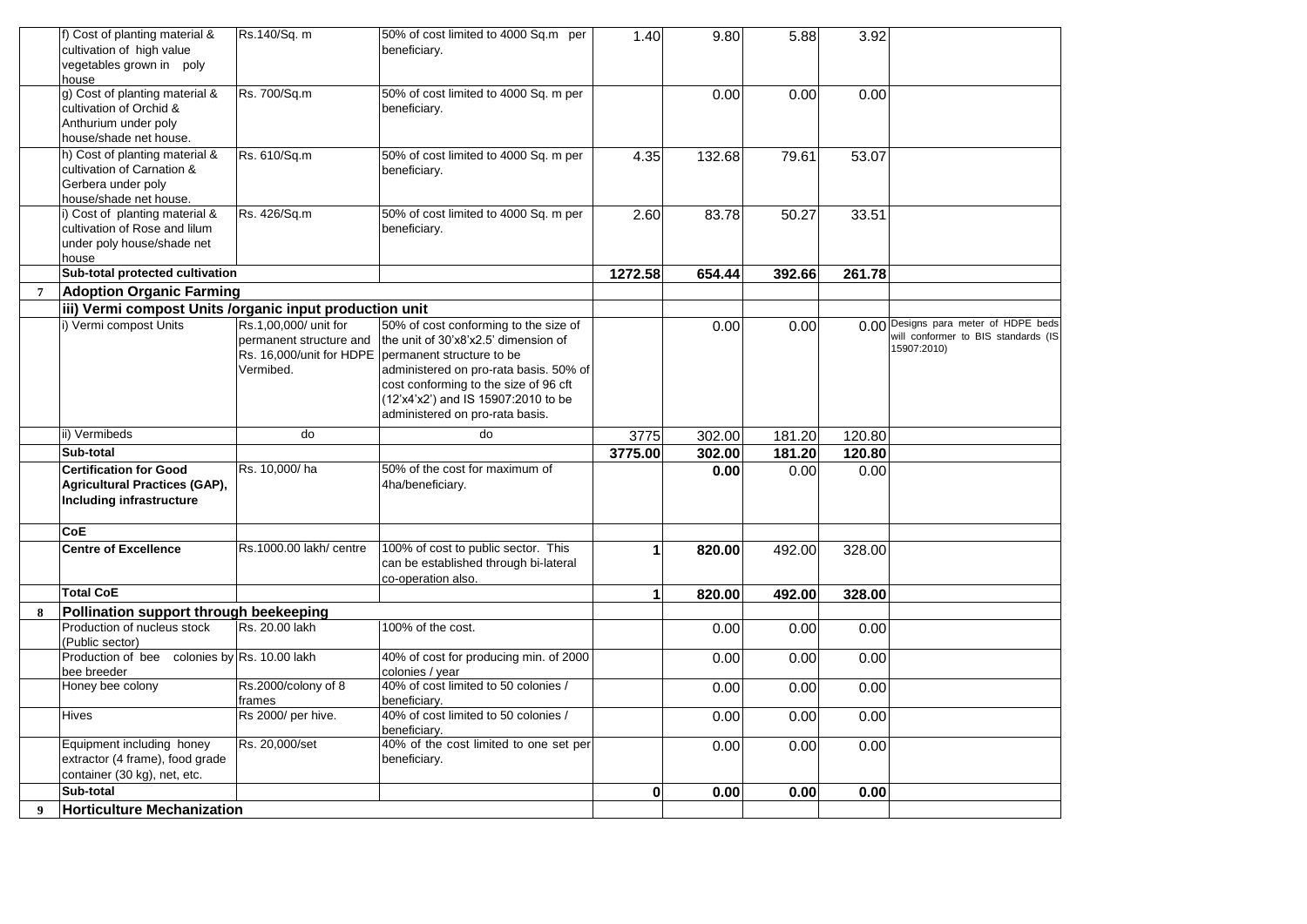| i) Tractor (upto 20 PTO HP)                                                  | 3.00 lakh/unit      | 25% of cost, subject to a maximum of<br>Rs. 0.75 lakh/unit for general category<br>farmers, and in the case if SC, ST,<br>Small & Marginal famers, women<br>farmers and beneficiaries in NE states,<br>35% of cost, subject to a maximum of<br>Rs. 1.00 lakh per unit. | 30 | 22.50 | 13.50 | 9.00  |  |
|------------------------------------------------------------------------------|---------------------|------------------------------------------------------------------------------------------------------------------------------------------------------------------------------------------------------------------------------------------------------------------------|----|-------|-------|-------|--|
| i) Tractor (upto 20 PTO HP)<br>(SC, ST, Small & Marginal<br>famers)          | 3.00 lakh/unit      | 25% of cost, subject to a maximum of<br>Rs. 0.75 lakh/unit for general category<br>farmers, and in the case if SC, ST,<br>Small & Marginal famers, women<br>farmers and beneficiaries in NE states,<br>35% of cost, subject to a maximum of<br>Rs. 1.00 lakh per unit. | 87 | 87.00 | 52.20 | 34.80 |  |
| (iii) Tractor/Power tiller (below 20 BHP) driven equipments                  |                     |                                                                                                                                                                                                                                                                        |    |       |       |       |  |
| Land Development, tillage<br>a)<br>and seed bed<br>preparation<br>equipments | 0.30 lakh per unit  | Subject to a maximum of Rs.0.12<br>lakh/unit for general category farmers,<br>and in the case if SC, ST, Small &<br>Marginal farmers, women farmers and<br>beneficiaries in NE states, subject of a<br>maximum of Rs. 0.15 lakh/unit.                                  |    | 0.00  | 0.00  | 0.00  |  |
| 1) General                                                                   | -do-                | -do-                                                                                                                                                                                                                                                                   | 10 | 1.20  | 0.72  | 0.48  |  |
| 2) SC & ST, SF/MF                                                            | -do-                | -do-                                                                                                                                                                                                                                                                   | 62 | 9.30  | 5.58  | 3.72  |  |
| b) Sowing, planting reaping and<br>digging equipments                        | 0.30 lakh per unit  | Subject to a maximum of Rs.0.12<br>lakh/unit for general category farmers,<br>and in the case if SC, ST, Small &<br>Marginal farmers, women farmers and<br>beneficiaries in NE states, subject of a<br>maximum of Rs. 0.15 lakh/unit.                                  | 9  | 1.08  | 0.65  | 0.43  |  |
| ii) SC & ST & SF/MF                                                          | -do-                | -do-                                                                                                                                                                                                                                                                   | 62 | 9.30  | 5.58  | 3.72  |  |
| Plastic<br>mulch<br>laying<br>c)<br>machine                                  | 0.70 lakh per unit  | Subject to a maximum of Rs.0.28<br>lakh/unit for general category farmers,<br>and in the case if SC, ST, Small &<br>Marginal farmers, women farmers and<br>beneficiaries in NE states, subject of a<br>maximum of Rs. 0.35 lakh/unit.                                  |    | 0.00  | 0.00  | 0.00  |  |
| 1) General                                                                   | -do-                | -do-                                                                                                                                                                                                                                                                   | 2  | 0.56  | 0.34  | 0.22  |  |
| 2) SC & ST SF/MF                                                             | -do-                | -do-                                                                                                                                                                                                                                                                   | 17 | 5.95  | 3.57  | 2.38  |  |
| (v) PP Equipment                                                             |                     |                                                                                                                                                                                                                                                                        |    |       |       |       |  |
| Manual Sprayer (Knapsack/foot<br>operated sprayer                            |                     |                                                                                                                                                                                                                                                                        |    |       |       |       |  |
| a) General                                                                   | 0.012 lakh per unit | Subject to a maximum of Rs.0.005<br>lakh/unit for general category farmers,<br>and in the case if SC, ST, Small &<br>Marginal farmers, women farmers and<br>beneficiaries in NE states, subject of a<br>maximum of Rs. 0.006 lakh/unit.                                | 97 | 0.49  | 0.29  | 0.19  |  |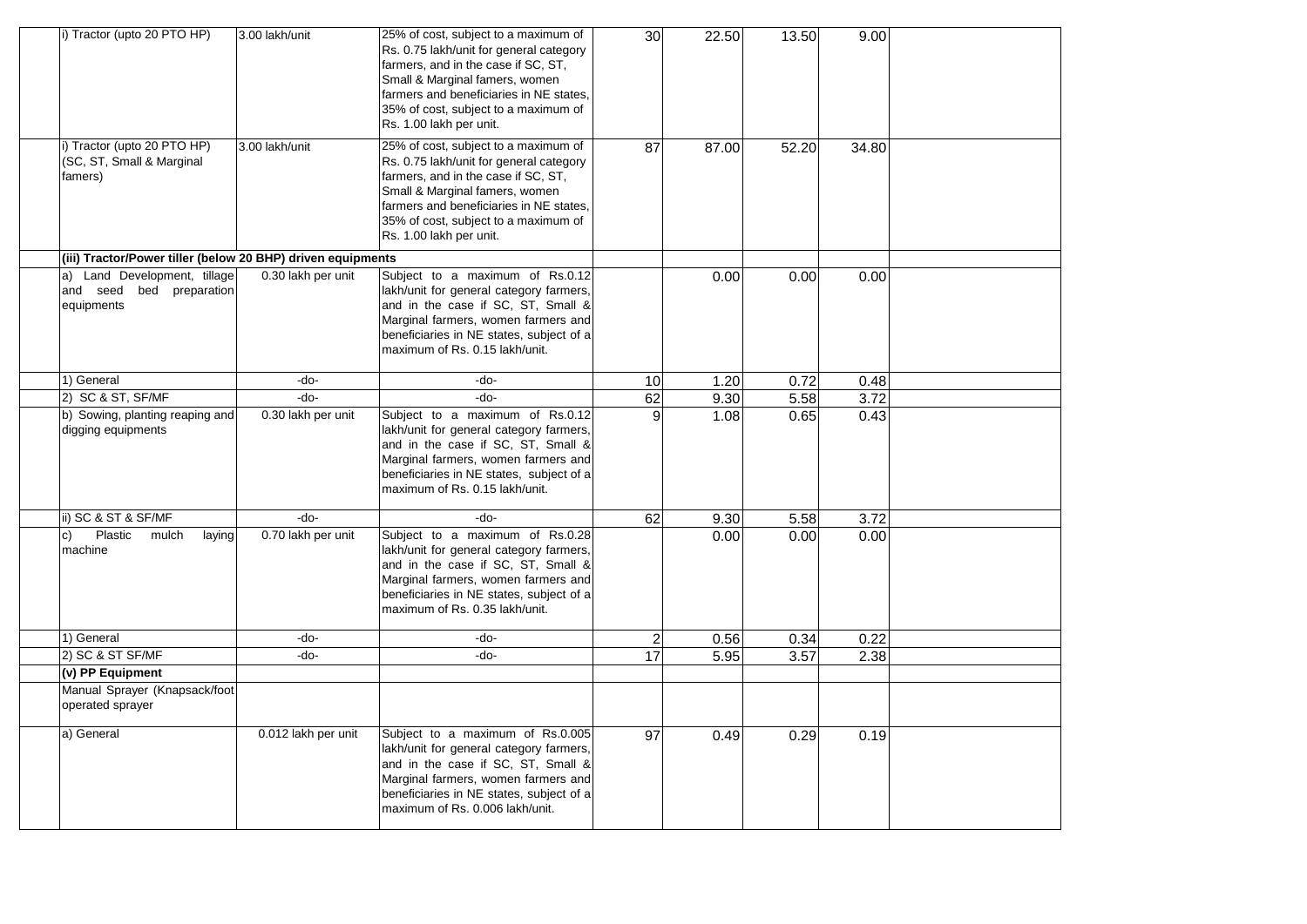| b) SC/ST etc                                                                   | 0.012 lakh per unit | Subject to a maximum of Rs.0.005<br>lakh/unit for general category farmers,<br>and in the case if SC, ST, Small &<br>Marginal farmers, women farmers and<br>beneficiaries in NE states, subject of a<br>maximum of Rs. 0.006 lakh/unit.  | 1593           | 9.56  | 5.73  | 3.82  |  |
|--------------------------------------------------------------------------------|---------------------|------------------------------------------------------------------------------------------------------------------------------------------------------------------------------------------------------------------------------------------|----------------|-------|-------|-------|--|
| Power Knapsack sprayer/power<br>operated Taiwan sprayer (8-12<br>Its Capcity)  |                     |                                                                                                                                                                                                                                          |                |       |       |       |  |
| a) General                                                                     | 0.062 lakh per unit | Subject to a maximum of Rs. 0.025<br>lakh/unit for general category farmers,<br>and in the case if SC, ST, Small &<br>Marginal farmers, women farmers and<br>beneficiaries in NE states, subject of a<br>maximum of Rs. 0.031 lakh/unit. | 5 <sup>1</sup> | 0.13  | 0.08  | 0.05  |  |
| b) SC/ST etc                                                                   | 0.062 lakh per unit | Subject to a maximum of Rs. 0.025<br>lakh/unit for general category farmers,<br>and in the case if SC, ST, Small &<br>Marginal farmers, women farmers and<br>beneficiaries in NE states, subject of a<br>maximum of Rs. 0.031 lakh/unit. | $\overline{4}$ | 0.12  | 0.07  | 0.05  |  |
| Power Knapsack sprayer/power<br>operated Taiwan sprayer (12-16<br>Its Capcity) |                     |                                                                                                                                                                                                                                          |                |       |       |       |  |
| a) General                                                                     | 0.062 lakh per unit | Subject to a maximum of Rs.0.03<br>lakh/unit for general category farmers,<br>and in the case if SC, ST, Small &<br>Marginal farmers, women farmers and<br>beneficiaries in NE states, subject of a<br>maximum of Rs. 0.038 lakh/unit    |                | 0.00  | 0.00  | 0.00  |  |
| b) SC/ST etc                                                                   | 0.062 lakh per unit | Subject to a maximum of Rs.0.03<br>lakh/unit for general category farmers,<br>and in the case if SC, ST, Small &<br>Marginal farmers, women farmers and<br>beneficiaries in NE states, subject of a<br>maximum of Rs. 0.038 lakh/unit    |                | 0.00  | 0.00  | 0.00  |  |
| Power Knapsack sprayer/power<br>operated Taiwan sprayer (16 lts<br>Capcity)    |                     |                                                                                                                                                                                                                                          |                |       |       |       |  |
| a) General                                                                     | 0.20 lakh per unit  | Subject to a maximum of Rs.0.08<br>lakh/unit for general category farmers,<br>and in the case if SC, ST, Small &<br>Marginal farmers, women farmers and<br>beneficiaries in NE states, subject of a<br>maximum of Rs. 0.10 lakh/unit     | 540            | 43.20 | 25.92 | 17.28 |  |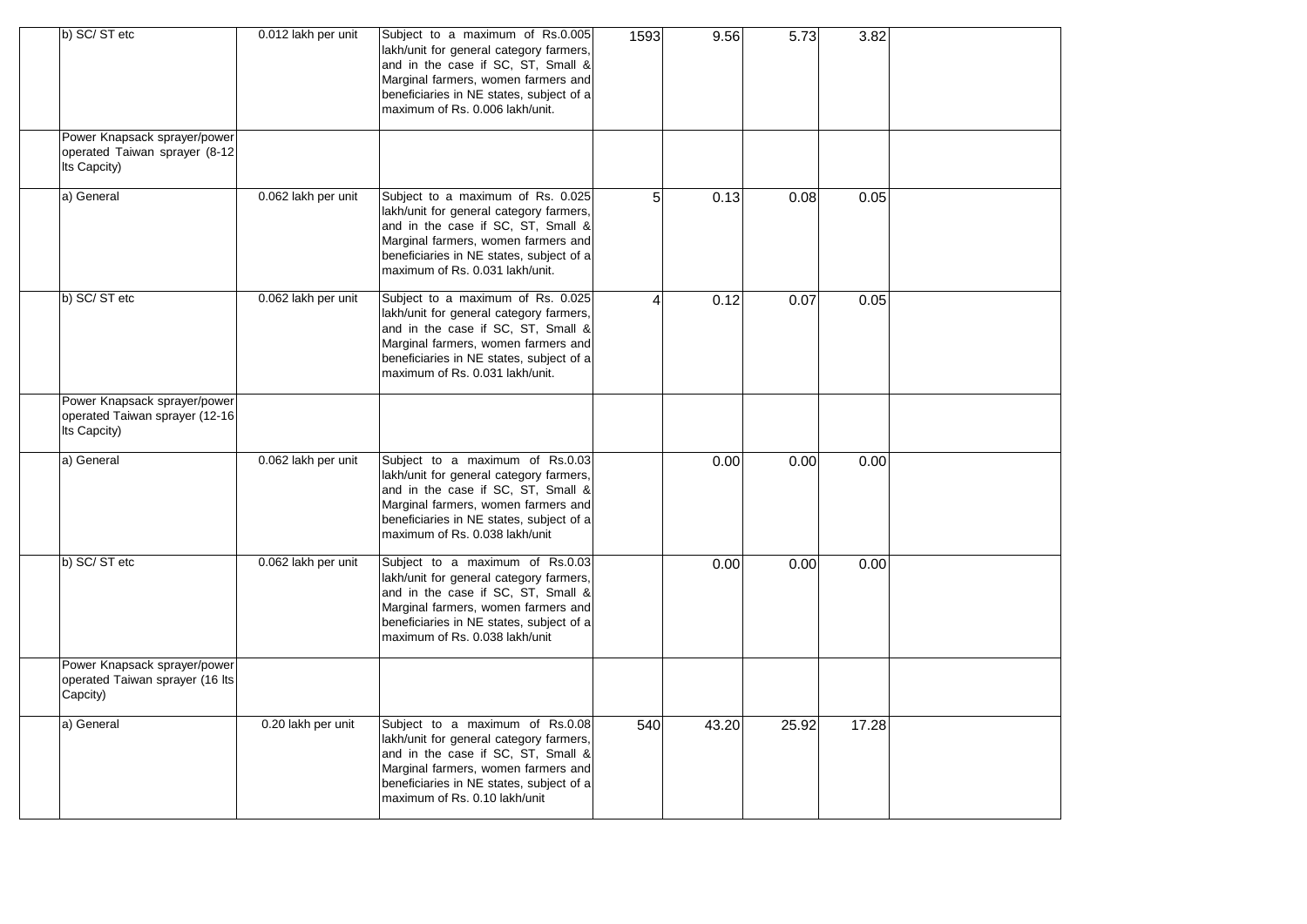|    | b) SC/ST etc                                                                                                                     | 0.20 lakh per unit  | Subject to a maximum of Rs.0.08<br>lakh/unit for general category farmers,<br>and in the case if SC, ST, Small &<br>Marginal farmers, women farmers and<br>beneficiaries in NE states, subject of a<br>maximum of Rs. 0.10 lakh/unit                                   | 3125 | 312.50 | 187.50 | 125.00 |                               |
|----|----------------------------------------------------------------------------------------------------------------------------------|---------------------|------------------------------------------------------------------------------------------------------------------------------------------------------------------------------------------------------------------------------------------------------------------------|------|--------|--------|--------|-------------------------------|
|    | Mounted<br>Tractor<br>/operated<br>sprayer (Below 20HP)                                                                          |                     |                                                                                                                                                                                                                                                                        |      |        |        |        |                               |
|    | a) General                                                                                                                       | 0.20 lakh per unit  | Subject to a maximum of Rs. 0.08<br>lakh/unit for general category farmers,<br>and in the case if SC, ST, Small &<br>Marginal farmers, women farmers and<br>beneficiaries in NE states, subject of a<br>maximum of Rs. 0.10 lakh/unit.                                 | 29   | 2.32   | 1.39   | 0.93   |                               |
|    | b) SC/ST etc                                                                                                                     | 0.20 lakh per unit  | Subject to a maximum of Rs. 0.08<br>lakh/unit for general category farmers,<br>and in the case if SC, ST, Small &<br>Marginal farmers, women farmers and<br>beneficiaries in NE states, subject of a<br>maximum of Rs. 0.10 lakh/unit.                                 | 61   | 6.10   | 3.66   | 2.44   |                               |
|    | Mounted<br>/operated<br>Tractor<br>sprayer (Below 35HP)                                                                          |                     |                                                                                                                                                                                                                                                                        |      |        |        |        |                               |
|    | a) General                                                                                                                       | 1.26 lakh per unit  | 40% of cost, subject to a maximum of<br>Rs. 0.50 lakh/unit for general category<br>farmers, and in the case if SC, ST,<br>Small & Marginal famers, women<br>farmers and beneficiaries in NE states,<br>50% of cost, subject to a maximum of<br>Rs. 0.63 lakh per unit. | 13   | 6.50   | 3.90   | 2.60   |                               |
|    | b) SC/ST etc                                                                                                                     | 1.26 lakh per unit  | 40% of cost, subject to a maximum of<br>Rs. 0.50 lakh/unit for general category<br>farmers, and in the case if SC, ST,<br>Small & Marginal famers, women<br>farmers and beneficiaries in NE states.<br>50% of cost, subject to a maximum of<br>Rs. 0.63 lakh per unit. | 27   | 17.01  | 10.21  | 6.80   |                               |
|    | Eco Friendly Light Trap                                                                                                          | Rs. 0.028 lakh/unit | Subject to a maximum of Rs.0.012<br>lakh/unit for general category farmers,<br>and in the case if SC, ST, Small &<br>Marginal farmers, women farmers and<br>beneficiaries in NE states, subject of a<br>maximum of Rs. 0.014 lakh/unit                                 |      |        |        |        |                               |
|    | 1) General                                                                                                                       | -do-                | -do-                                                                                                                                                                                                                                                                   | 100  | 1.20   | 0.72   | 0.48   |                               |
|    | 2) SC/ ST etc SF/MF                                                                                                              | -do-                | -do-                                                                                                                                                                                                                                                                   | 407  | 5.70   | 3.42   | 2.28   |                               |
|    | v) Import of new machines $\&$ Rs. 50.00 lakh per unit<br>tools for horticulture for<br>demonstration purpose (Public<br>sector) |                     | 100% of the total cost.                                                                                                                                                                                                                                                |      |        | 0.00   | 0.00   |                               |
|    | Sub-total                                                                                                                        |                     |                                                                                                                                                                                                                                                                        | 6280 | 541.71 | 325.03 | 216.68 |                               |
|    | <b>Technology Dissemination</b><br>through demonstration/ Front<br><b>Line Demonstration (FLD)</b>                               | Rs. 25.00 lakh      | 75 % of cost in farmers' field and<br>100% of cost in farms belonging to<br>Public Sector, SAUs etc. No change                                                                                                                                                         | 5    | 125.00 | 75.00  |        | 50.00 Project to be submitted |
| 10 | Human Resource Development (HRD)                                                                                                 |                     |                                                                                                                                                                                                                                                                        |      |        |        |        |                               |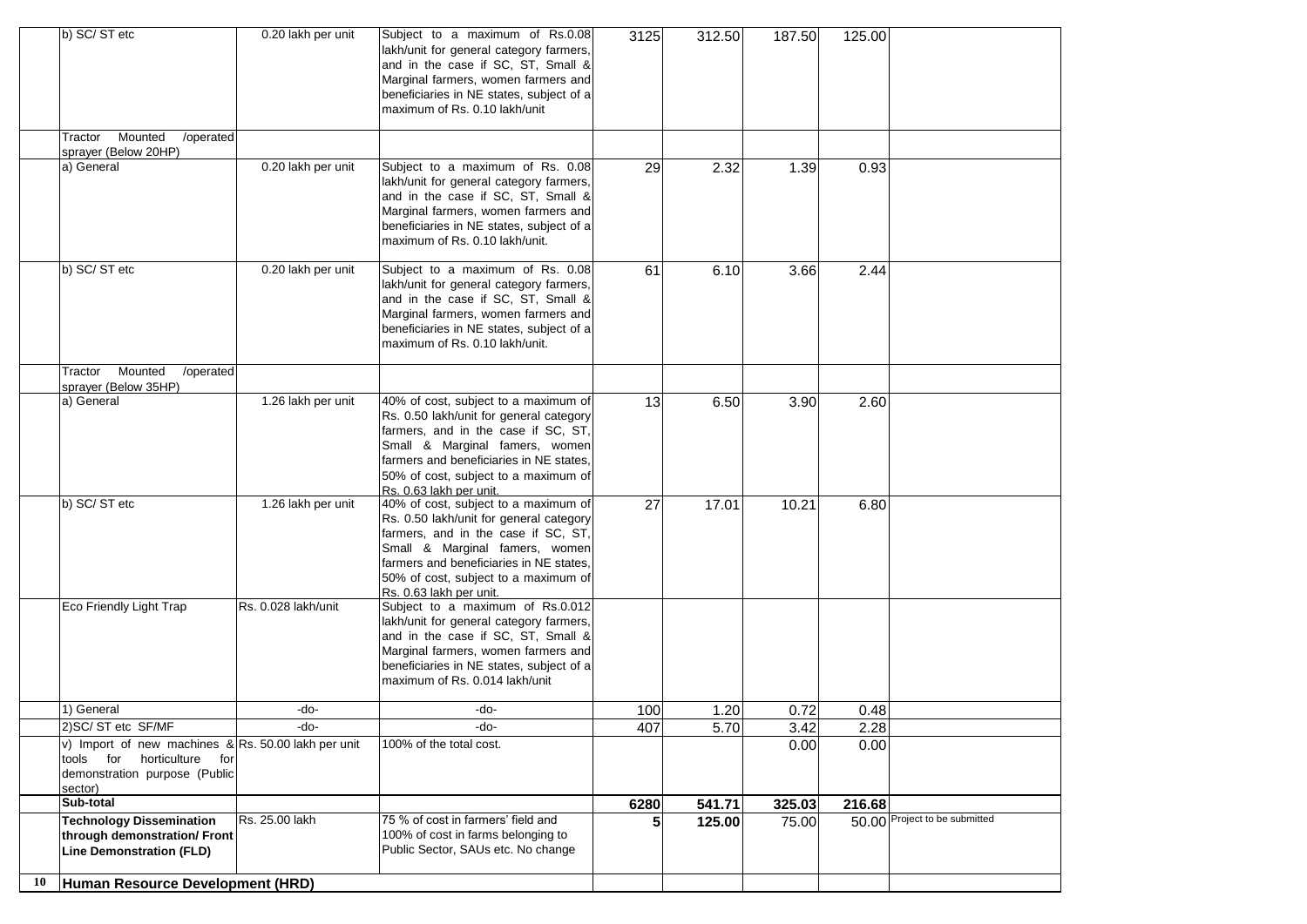|    | HRD for Supervisors &                                                           | Rs. 20.00 lakh / unit                                         | 100% of the cost in first year. In                                                                                                                           |        | 0.00    | 0.00               | 0.00   |                                                                                                                                             |
|----|---------------------------------------------------------------------------------|---------------------------------------------------------------|--------------------------------------------------------------------------------------------------------------------------------------------------------------|--------|---------|--------------------|--------|---------------------------------------------------------------------------------------------------------------------------------------------|
|    | Entrepreneurs                                                                   |                                                               | subsequent years, cost of                                                                                                                                    |        |         |                    |        |                                                                                                                                             |
|    |                                                                                 |                                                               | infrastructure not to be claimed.                                                                                                                            |        |         |                    |        |                                                                                                                                             |
|    | <b>HRD</b> for Gardeners                                                        | Rs. 15.00 lakh / unit                                         | 100% of the cost.                                                                                                                                            |        | 0.00    | 0.00               | 0.00   |                                                                                                                                             |
|    |                                                                                 | <b>Training of farmers</b>                                    |                                                                                                                                                              |        |         | 0.00               | 0.00   |                                                                                                                                             |
|    | Within the State                                                                | Rs. 1000/day per farmer<br>including transport                | 100% of the cost.                                                                                                                                            | 5000   | 50.00   | 30.00              | 20.00  |                                                                                                                                             |
|    | Outside the state                                                               | Project based as per<br>actual.                               | 100% of the cost.                                                                                                                                            |        | 0.00    | 0.00               | 0.00   |                                                                                                                                             |
|    |                                                                                 | (e) Exposure visit of farmers                                 |                                                                                                                                                              |        |         | 0.00               | 0.00   |                                                                                                                                             |
|    | <b>Outside the State</b>                                                        | Project based as per<br>actual.                               | 100% of the cost.                                                                                                                                            | 880    | 52.80   | $31.\overline{68}$ | 21.12  |                                                                                                                                             |
|    | Outside India                                                                   |                                                               | Rs. 4.00 lakh / participant Project Based. 100% of air/rail travel<br>cost.                                                                                  | 10.00  | 40.00   | 24.00              |        | 16.00 Project to be submitted                                                                                                               |
|    |                                                                                 | Training / study tour of technical staff/ field functionaries |                                                                                                                                                              |        |         | 0.00               | 0.00   |                                                                                                                                             |
|    | <b>Within the State</b>                                                         | Rs.300/day per<br>participant plus TA/DA,<br>as admissible    | 100% of the cost.                                                                                                                                            | 1000   | 3.00    | 1.80               | 1.20   |                                                                                                                                             |
|    | Study tour to progressive<br>States/ units (group of<br>minimum 5 participants) | Rs.800/day per<br>participant plus TA/DA,<br>as admissible    | 100% of the cost.                                                                                                                                            | 210    | 8.40    | 5.04               | 3.36   |                                                                                                                                             |
|    | Outside India                                                                   |                                                               | Rs. 6.00 lakh / participant 100% of the cost on actual basis.                                                                                                | 5      | 30.00   | 18.00              |        | 12.00 Project to be submitted                                                                                                               |
|    | Sub-total                                                                       |                                                               |                                                                                                                                                              | 7105   | 184.20  | 110.52             | 73.68  |                                                                                                                                             |
| 11 |                                                                                 | <b>INTEGRATED POST HARVEST MANAGEMENT</b>                     |                                                                                                                                                              |        |         |                    |        |                                                                                                                                             |
|    | <b>Pack house / On farm</b><br>collection & storage unit                        | Rs. 4.00 lakh/unit with<br>size of 9Mx6M                      | 50% of the capital cost.                                                                                                                                     | 246    | 492.00  | 295.20             |        | 196.80 Minutes of SLEC meeting to be<br>submitted along with details of<br>beneficiareis, locaiton, etc to<br>facilitate release of funds.  |
|    |                                                                                 | Cold Storage (Construction, Expansion and Modernisation)      |                                                                                                                                                              |        |         |                    |        |                                                                                                                                             |
|    |                                                                                 |                                                               | i) Cold storage units Type 1 - basic mezzanine structure with large chamber (of >250 MT)                                                                     |        |         |                    |        |                                                                                                                                             |
|    | a) General Area                                                                 | Rs. 8,000/MT, (max                                            | Credit linked back-ended subsidy @                                                                                                                           | 11     | 1279.71 | 767.83             | 511.88 |                                                                                                                                             |
|    |                                                                                 | 5,000 MT capacity)                                            | 35% of the cost of project in general<br>areas and 50% of cost in case Hilly &<br>Scheduled areas, per beneficiary.                                          |        |         |                    |        |                                                                                                                                             |
|    | Ripening chamber<br>project in general areas                                    | Rs. 1.00 lakh/MT.                                             | -do-                                                                                                                                                         | 6      | 228.29  | 136.97             |        | 91.32 Project to be submitted.                                                                                                              |
|    | Ripening chamber<br>project in Hilly areas                                      | Rs. 1.00 lakh/MT.                                             | -do-                                                                                                                                                         |        | 0.00    | 0.00               | 0.00   |                                                                                                                                             |
|    | Evaporative / low energy<br>cool chamber (8 MT)                                 | Rs. 5.00 lakh/unit                                            | 50% of the total cost.                                                                                                                                       |        | 0.00    | 0.00               |        | 0.00 Minutes of SLEC meeting to be<br>submitted along with details of<br>beneficiareis, locaiton,<br>etc to<br>facilitate release of funds. |
|    | Primary/ Mobile / Minimal processing unit                                       |                                                               |                                                                                                                                                              |        |         |                    |        | Project to be submitted                                                                                                                     |
|    | a) General Area                                                                 | Rs. 25.00 lakh/unit.                                          | Credit linked back-ended subsidy @<br>40% of the capital cost of project in<br>general areas and 55% in case of Hilly<br>& Scheduled areas, per beneficiary. | 75     | 112.50  | 67.50              |        | 45.00 Project to be submitted (Turmeric<br>boiling unit)                                                                                    |
|    | Sub-total                                                                       |                                                               |                                                                                                                                                              | 338.00 | 2112.50 | 1267.50            | 845.00 |                                                                                                                                             |
| 13 |                                                                                 | <b>Mission Management</b>                                     |                                                                                                                                                              |        |         |                    |        |                                                                                                                                             |